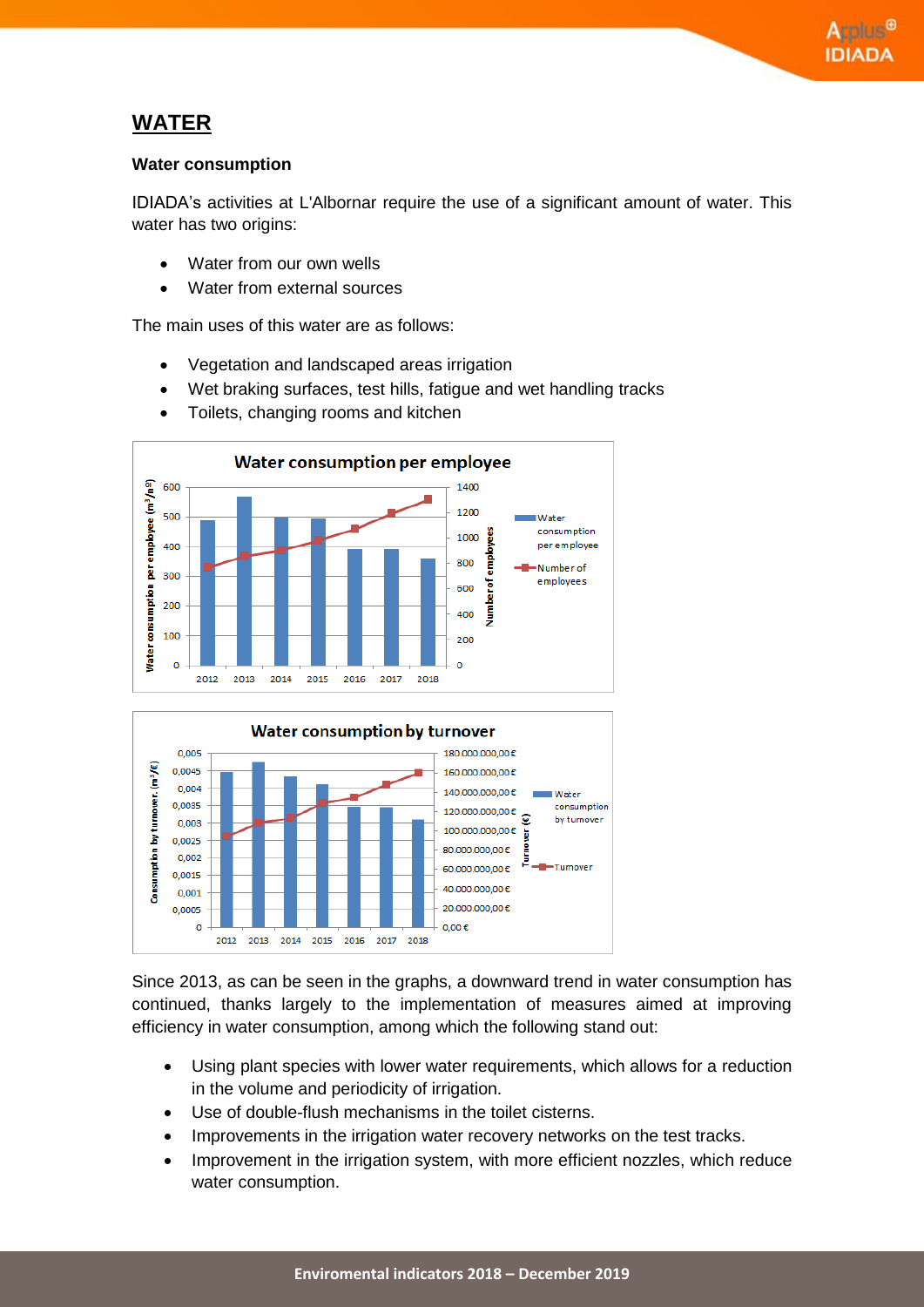In addition, in the last year water consumption has been further reduced following the implementation of a series of improvements to the Brake Track. These measures were aimed at renewing the irrigation system with the intention of improving the distribution of water on the braking surfaces and increasing water recovery ratios.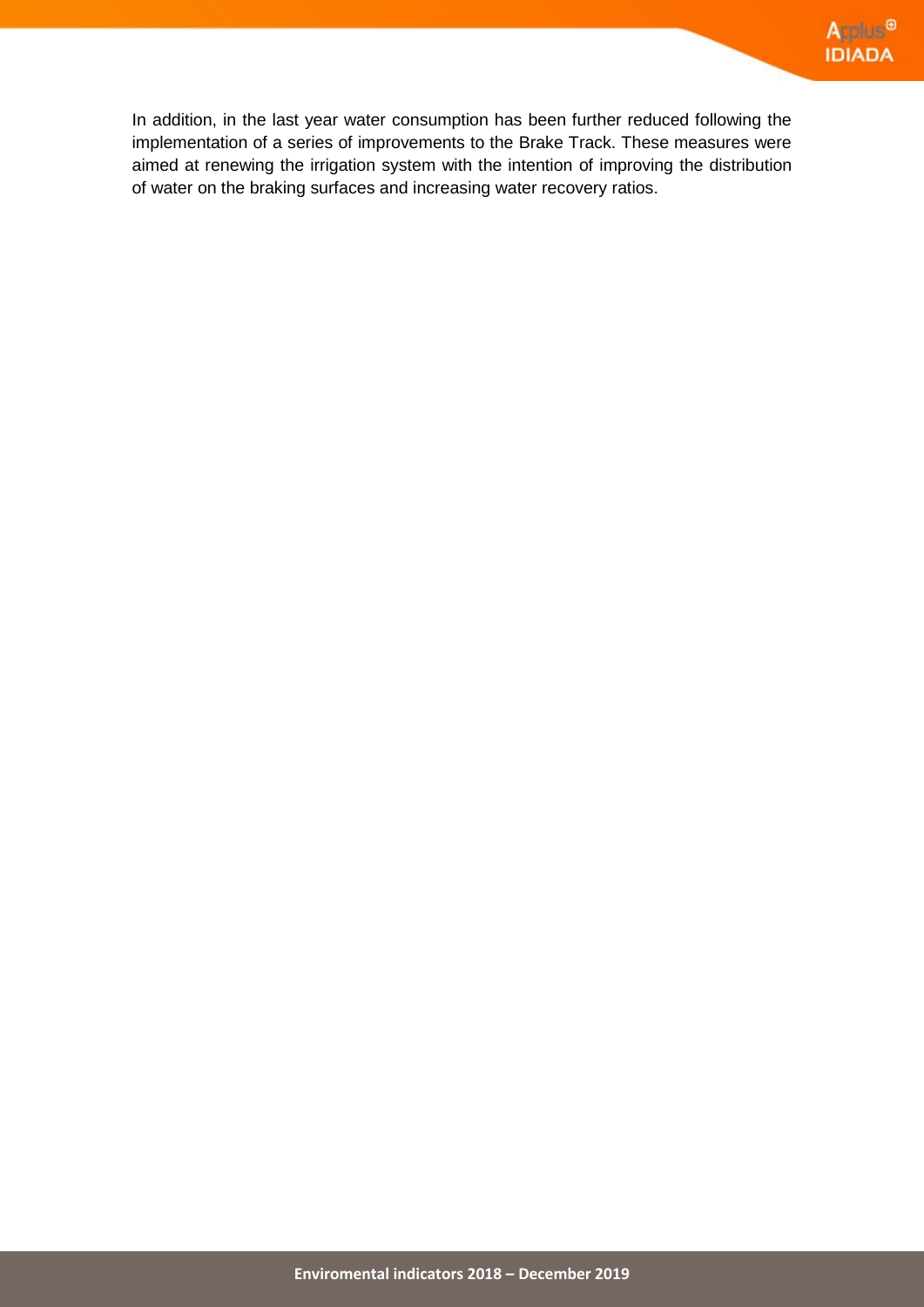## **WASTE**

### **Waste generation**

In 2018, Idiada's daily activity generated 33 different types of waste, all of them managed by authorized companies.



In total numbers per worker, 1.3 tons per worker were generated in 2018, of which 0.5 tons corresponded to hazardous waste and 0.79 tons to non-hazardous waste.



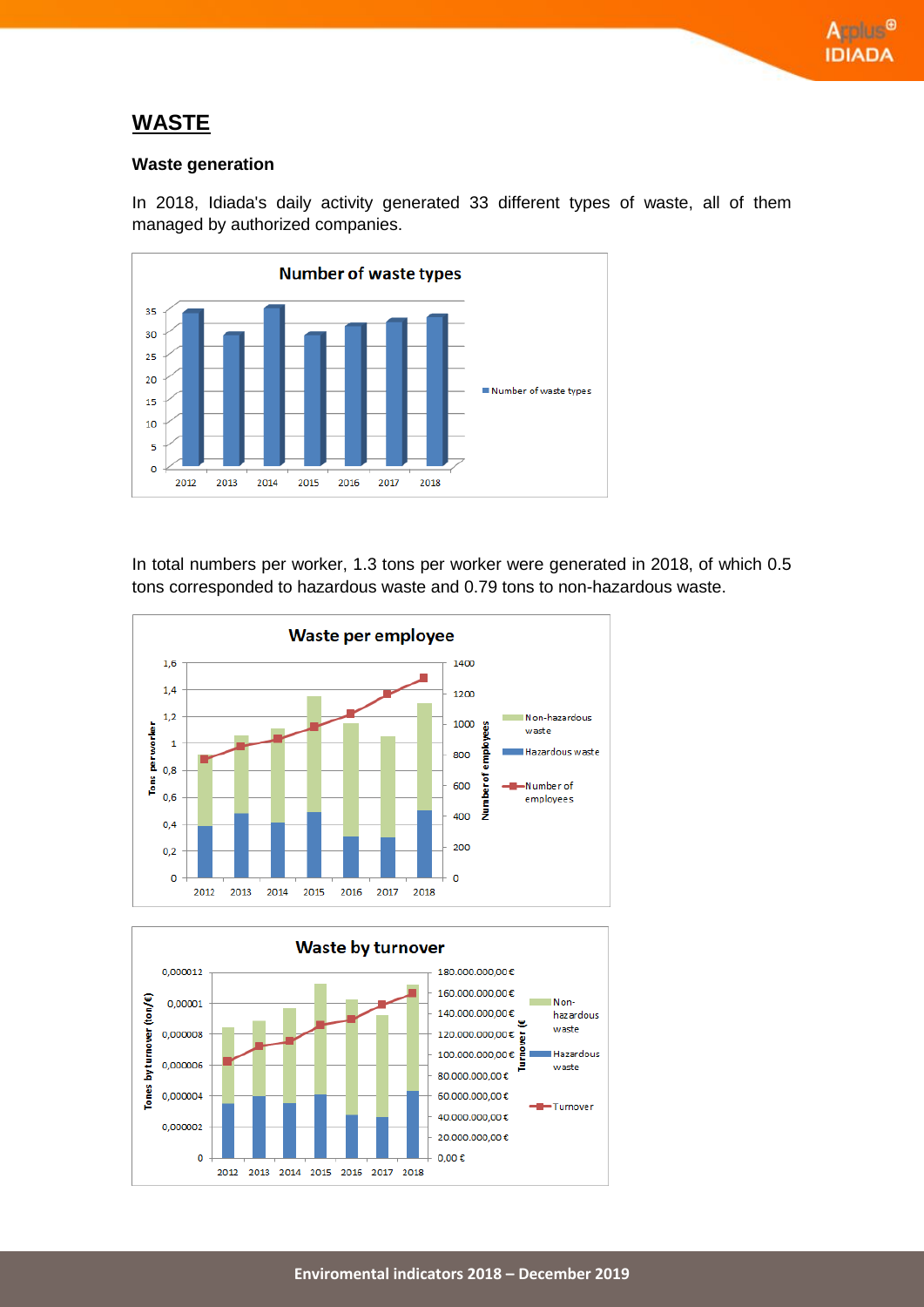All the waste generated in Idiada is segregated at source according to its nature in order to facilitate its management and recovery, where possible.

In order to facilitate this, an information and awareness-raising campaign has been carried out for employees and customers, for which posters and information leaflets have been designed describing the appropriate way to segregate the different types of waste.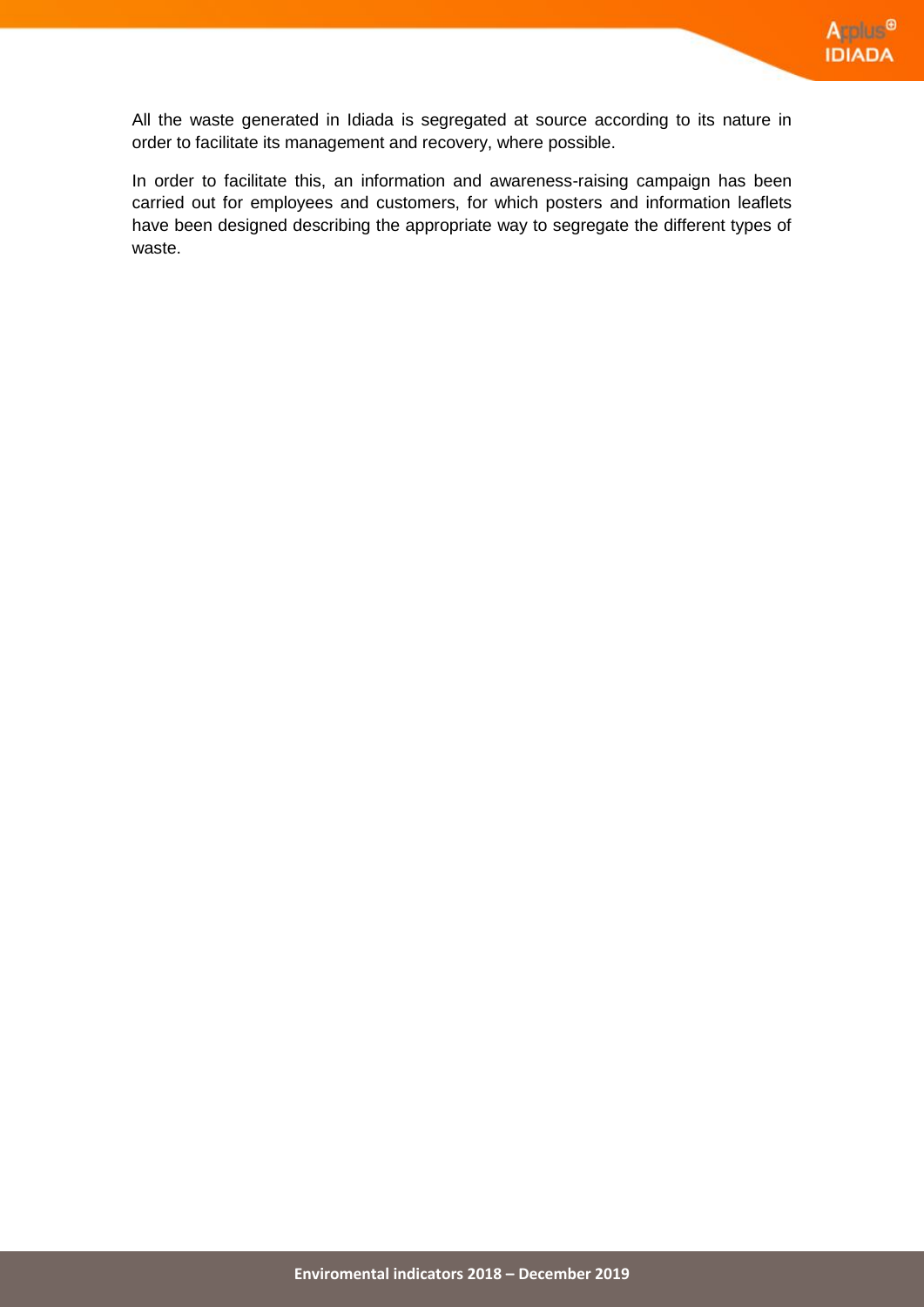# **ATMOSPHERE**

### **Emissions into the atmosphere**

The nature of the activity developed in Idiada involves the use of different types of fuels, among which are: gasoline, diesel, LPG and LNG, which means the emission of CO2 into the atmosphere.



The trend followed in fuel consumption by turnover is declining, despite the fact that, in the last year, there has been a slight upturn in gasoline consumption.

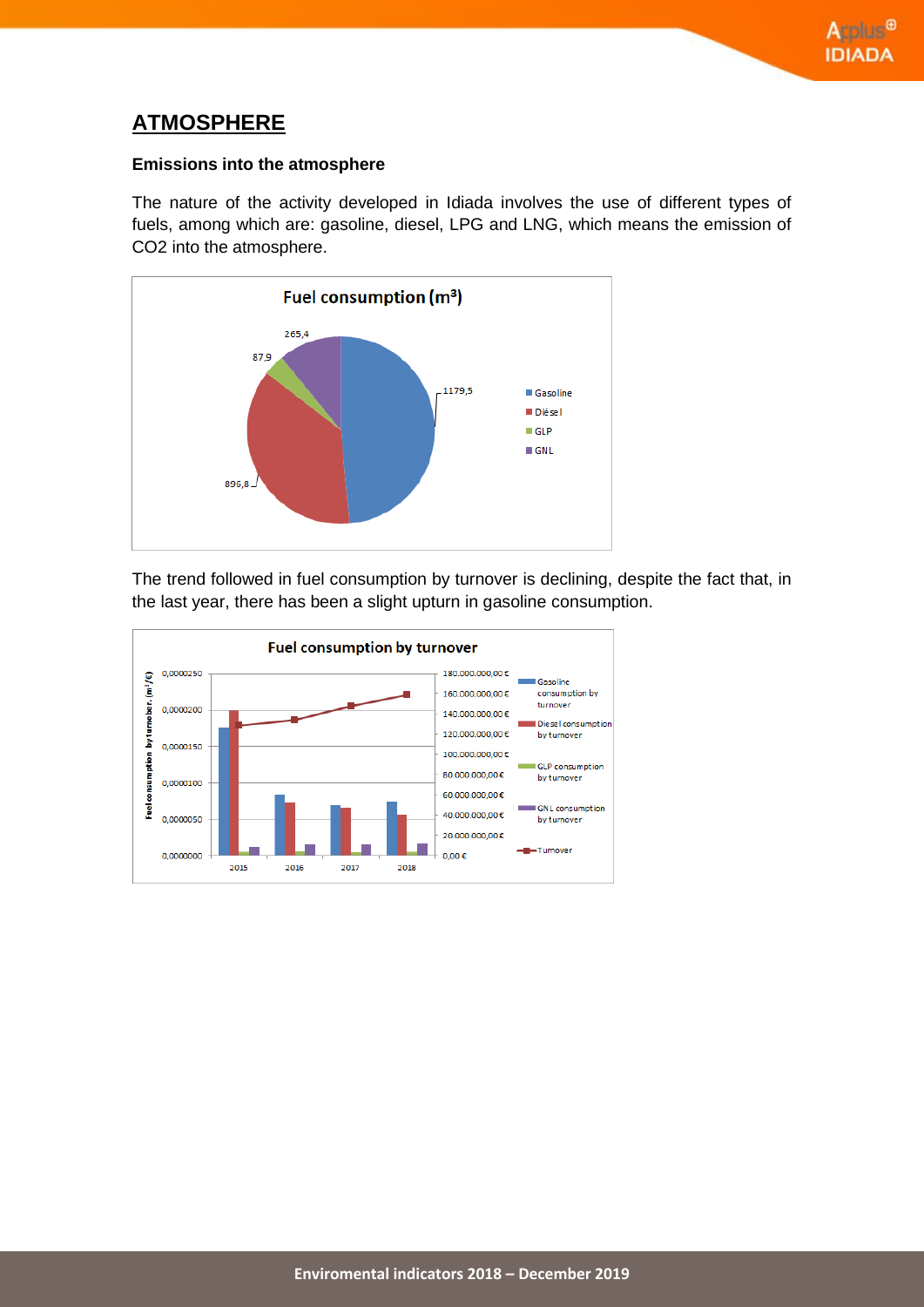# **ELECTRICITY**

### **Consumption**

In recent years, Idiada has implemented a series of measures with the intention of reducing electricity consumption. These measures include the following:

- Systematic installation of network analysers in main switchboards and more efficient VRV-type air-conditioning equipment, screw compressors with inverter technology, with remote management to improve control.
- Replacement of fluorescent tubes with similar more efficient ones.
- Lighting changes by new technologies, such as LED.
- Implementation of a new lighting system in the gas station area consisting of LED technology equipment with built-in presence sensors.





The eagerness to continue being a reference in the sector and to offer its clients the best conditions for their tests, has led Idiada to promote the electric vehicle tests in its facilities.

This is why during 2018, the consumption of electrical energy, both per worker and per turnover has increased.